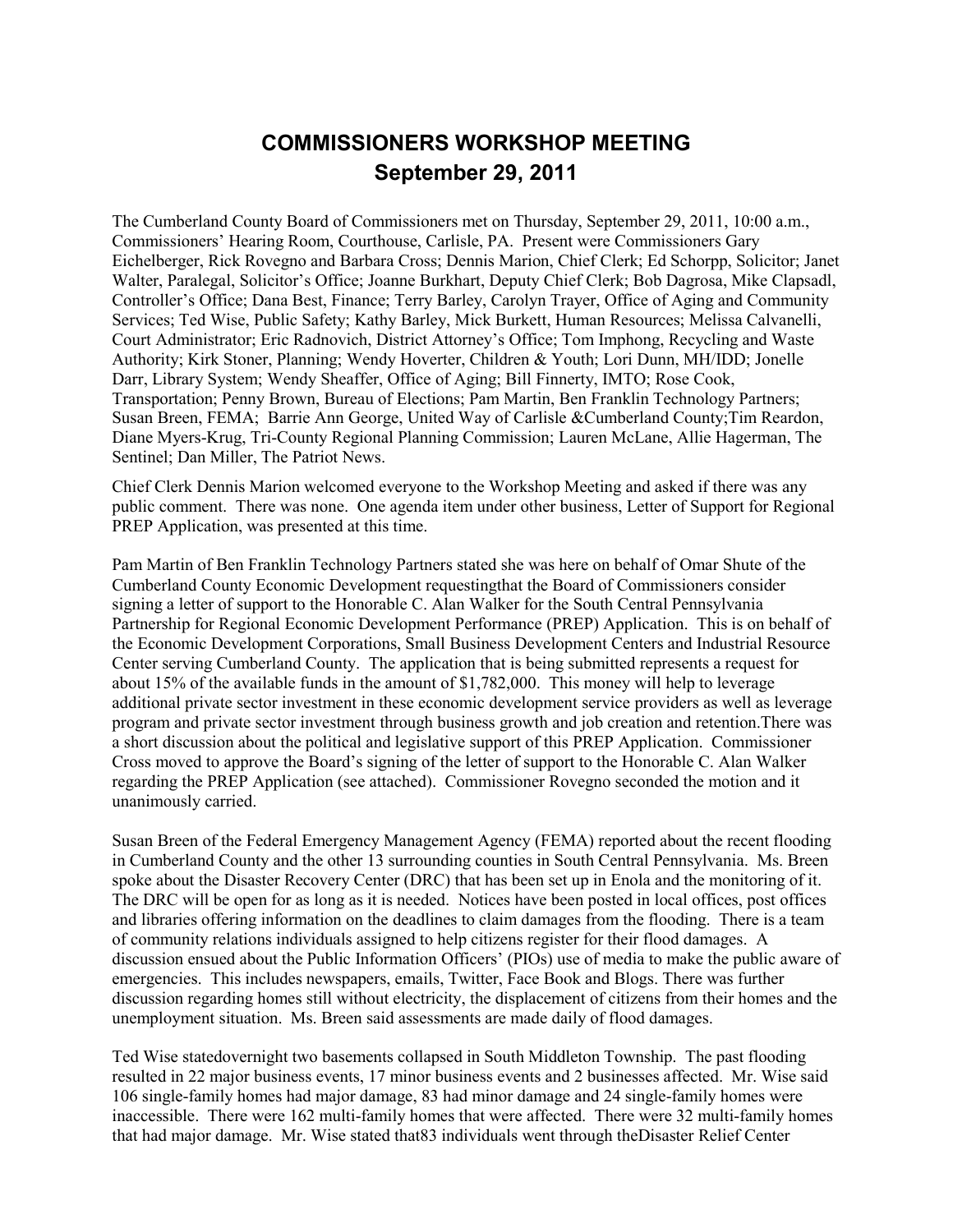(DRC). The municipalities receiving the worst flooding during this event included New Cumberland, East Pennsboro, Wormleysburg and West Enola. There was also discussion about debris removaland the activity with the waste disposal companies within the County. Mr. Wise said that because the river did not rise another 6 inches it saved the County some very serious damage. There is a search in progress through the Incident Management Assistance Team (IMAT) for land to set up temporary mobile homes. There was discussion on mobile home parks situated in areas where there is periodic flooding. Commissioner Rovegno discussed with the Board and Susan Breen of FEMA about the possibility of permanently relocating the mobile home park on Route 15 in Upper Allen Township. It has water and flooding problems every time there is a heavy rain event and he stated that this mobile home park should be permanently relocated. Commissioner Rovegno would like everyone to work together to find a solution to this problem.

The Board of Commissioners recognized Carolyn Trayerfor 20 years of service with the County.

The Board of Commissioners presented a Proclamation to Barrie Ann George, Carlisle & Cumberland County United Way, proclaiming October 2011 as Pennsylvania's Promise for Children Month in Cumberland County. Teachers and other individuals who make a difference in the lives of young children in Cumberland County deserve thanks and recognition. The public support for quality early education is crucial to young children's futures and will contribute to a brighter future for Pennsylvania (see attached).

Dana Best presented for approval Resolution 2011-31 Re Budget Adjustment. Ms. Best said CNRC is increasing capital and capital contra by \$60,800 for the purchase of a bus andother machinery and equipment. Ms. Best said there is no impact to the General Fund. Commissioner Cross moved to approve Resolution 2011-31 Re Budget Adjustment (see attached). Commissioner Rovegno seconded the motion and it unanimously carried.

Commissioner Rovegno stated he is presenting Resolution 2011-29 for the Board's consideration. Commissioner Rovegno saidPennDOThas agreed to conduct a transportation study to assess the viability of coordinating public transportation services in Adams, Cumberland, Dauphin, Lancaster, Lebanon and York Counties. This will also include a study of service enhancement recommended by Governor Corbett. The results of this study will be nonbinding and will be viewed as a study only. Commissioner Rovegno stated Dauphin County has already approved a similar Resolution yesterday, September 28, 2011. Commissioner Rovegno moved to approve Resolution 2011-29 Re Letter of Interest to Conduct Feasibility Studyto Assess Viability of Coordinating Services in Adams, Cumberland, Dauphin, Lancaster, Lebanon and York Counties by PennDOT (see attached). Commissioner Cross seconded the motion and it unanimouslycarried.

Tim Reardon stated he is presenting to the Board a Memorandum of Understanding (MOU) for the purpose of forming a working relationship between Tri-County Regional Planning Commission (TRCPC) and its municipalities in the implementation of the regional plan. The intent of the Memorandum of Understanding is to ensure the 2011 Regional Growth Management Plan (RGMP) is implemented in an open manner involving regional stakeholders, consistent with TRCPC policies and an accurate reflection of the region's values. Mr. Reardon stated that the approval of this regional growth plan will help provide a strong connection between land use and transportation investments to create a more sustainable region. The funding was discussed and Kirk Stoner stated the \$1,000,000 of funding would greatly benefit Cumberland County. Diane Myers-Krug discussed the I-81 Corridor Coalition and the planning, land use and infrastructure of the whole length of the I-81 Corridor. Mr. Reardon stated a staff member of TRCPC will be attending the I-81 Corridor Coalition Annual Conference at the end of October. The Board tabled this issue until Monday, October 3.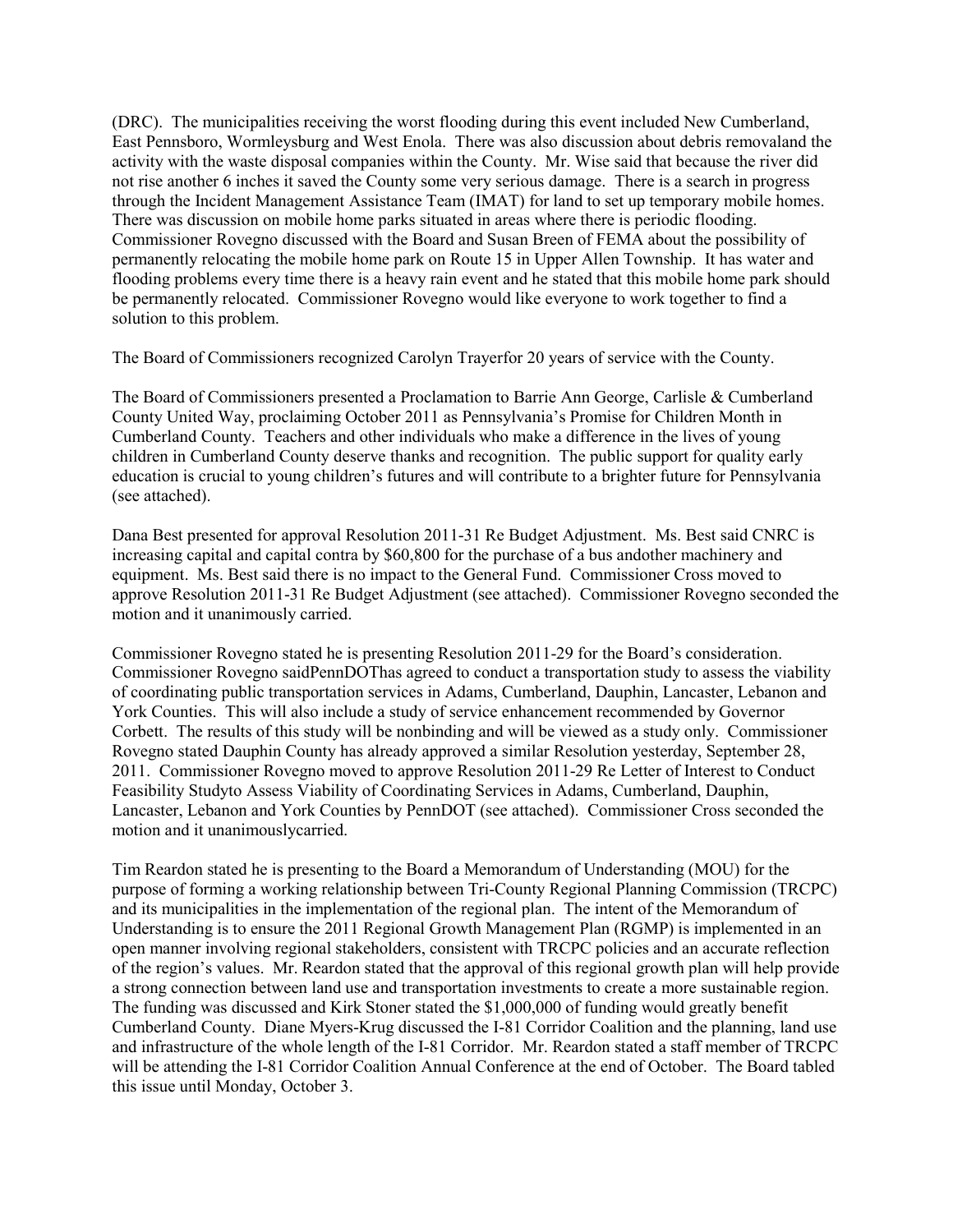Chief Clerk Marion stated that the Pennsylvania Department of Public Welfare has developed a program to certify the qualifications of Supports Coordination Organizations, i.e., Cumberland County Mental Health/Intellectual & Developmental Disabilities (MH/IDD). Susan Carbaugh of MH/IDD has requested the approval of the Board to submit on behalf of her supports staff the Supports Coordination Organization Annual Qualification Application to the Pennsylvania Department of Public Welfare. Commissioner Cross moved to approve the Supports Coordination Organization Annual Qualification Application. Commissioner Rovegno seconded the motion and it unanimously carried.

Jonelle Darr asked the Board for approval for submission of a Keystone Recreation, Park and Conservation Fund Grant application to the Pennsylvania Department of Education, Commonwealth Libraries to replace the Bosler Memorial Library building's roof. Cumberland County will act as the conduit for grant funds. The roof replacement will cost approximately \$50,000. The Bosler Memorial Library will request \$25,000 in Keystone funds for this project. If the grant is awarded, Bosler Memorial Library is prepared to provide the required 50% matching funds out of funds it has raised from its capital campaign. If the grant application is successful, it will have no effect on the County's General Fund or library tax. Commissioner Cross moved to approve Sponsorship and Submission ofBosler Library's Application forKeystone Recreation,Park and Conservation Fund Grant (see attached). Commissioner Rovegno seconded the motion and it unanimously carried.

Eric Radnovich asked the Board for approval of a contract between the District Attorney's Office and Instrumentation Laboratory Company, Inc. for the purchase of laboratory equipment which will be used for blood analysis, drug testing and post mortem testing. Commissioner Rovegno moved to approve thecontract between the District Attorney's Office and InstrumentationLaboratory Company, Inc. for purchase of equipment under a grant. Commissioner Cross seconded the motion and it unanimously carried.

Wendy Hoverter asked the Board for approval of a Memorandum of Understanding (MOU) with the Administrative Office of PA Courts which would incur mobile technology for her staff. This will enhance family engagement and will also provide for Skype communication. The amount requested is \$9,200. Commissioner Cross moved to approve the Memorandum of Understanding between Children & Youth Services andthe Administrative Office of PA Courts. Commissioner Rovegno seconded the motion and it unanimously carried.

Wendy Hoverter stated that annually her staff and the school staff they work withmeet for an all-day school meeting. She said the agreement she has for the Board's approval will cover the cost of thisannual meeting. Commissioner Rovegno moved to approve theAgreement between Children & Youth Services and Harrisburg Hotel Corp.for Annual School Meeting. Commissioner Cross seconded the motion and it unanimously carried.

Tom Imphong spoke with the Board regarding an Addendum to the current Delegation Agreement. This Agreement is 20 years old. It is dated September 23, 1991. This Addendum willextendthe Agreementuntil December 31, 2011 or until a new Delegation Agreement is executed, whichever occurs first. Commissioner Rovegno moved to approve the Addendum with the Cumberland County Recycling and Waste Authority. Commissioner Cross seconded the motion and it unanimously carried.

Commissioner Cross moved to approve the Submission of the Grant Application to PCCD for Year 2 of Centralized DUI Court. Commissioner Rovegno seconded the motion and it unanimously carried. Commissioner Cross moved to approve the Submission of the Grant Application to PCCD for the Systemic Improvement Initiatives for Criminal Justice Strategic Plan. Commissioner Rovegno seconded the motion and it unanimously carried.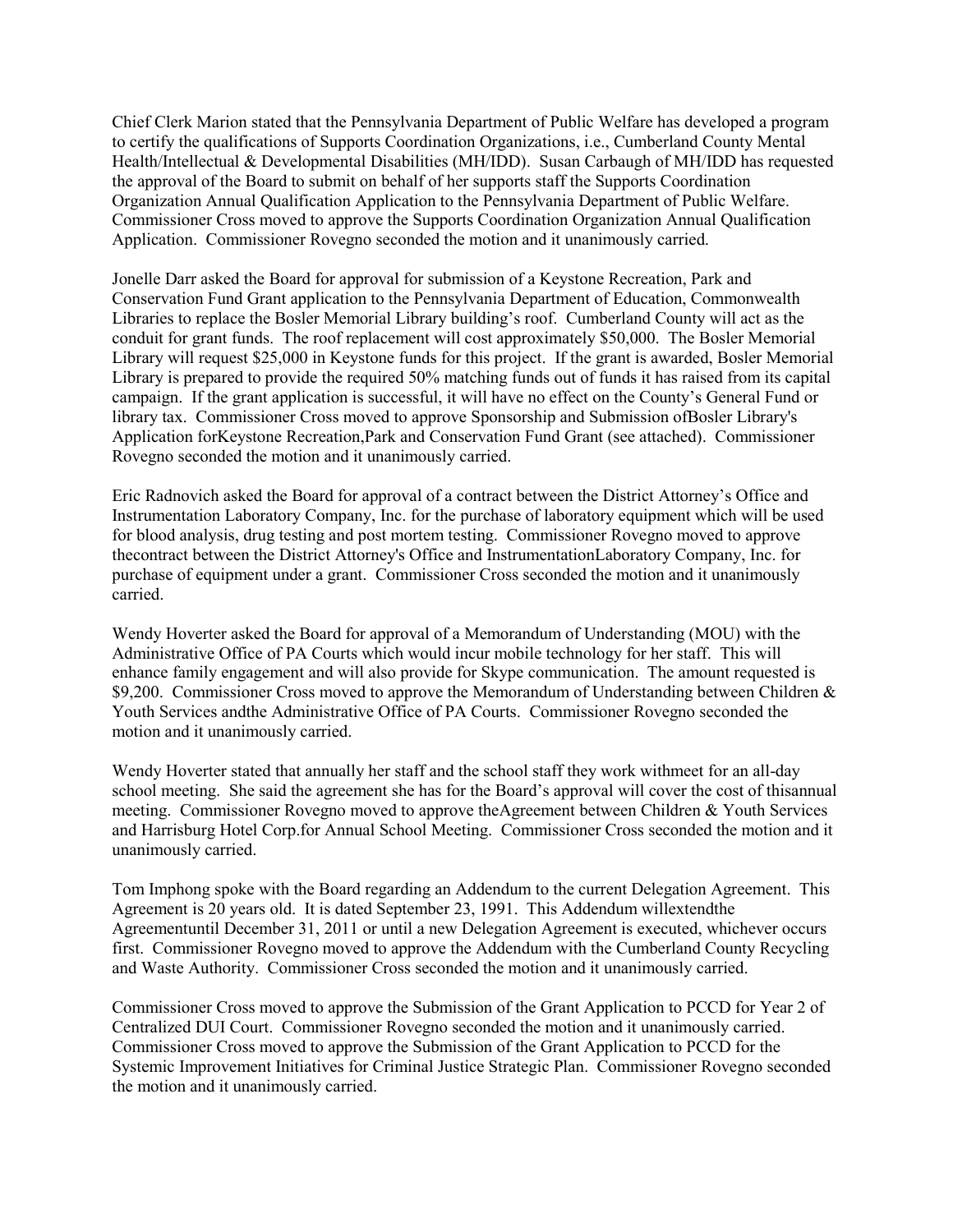Mick Burkett stated the Adult Probation Department has a new Court-Referred Alternative Sentencing program. This program allows the Courts another sentencing option short of incarceration. Participants will be required to perform community service work ordered by the Courts. Mr. Burkett said he is recommending CCAP/Hartford program accidental injury and death insurance for the participants in this program. It will cover medical and death benefits to the participants if they are injured or killed during their alternative sentencing assignments. This coverage is secondary insurance only. The cost is \$4.00 per participant and it will be part of the Defendant's fees (see attached). Action will be taken on Monday, October 3.

Mick Burkett stated the County health insurance will increase 8% as of January 1, 2012. He is seeking approval of the program costs with Capital Blue Cross. Mr. Burkett said this is for the County Group Health Plan. Action will be taken on Monday, October 3.

Solicitor Schorpp stated he will need the Board to approve his Letter of Termination of Contract with Commonwealth Security &Investigations, LLC for investigation services.The Public Defender's Office is dissolving this contract and action will need to be taken to formally terminate the existing contract. Action will be taken on Monday, October 3.

Joanne Burkhart stated there are three Credit Applications for consideration. Action will be taken on Monday, October 3.

- a. Cleveland Brothers Equipment Co., Inc. Transportation Department
- b. A.B. Martin Roofing Supply, LLC Facilities Department
- c. Sid Harvey Industries, Inc. Facilities Department

Joanne Burkhart presented to the Board the following Contracts/Grants:

Mike Clapsadl stated the following agreement is between the Controller and KPMG for audit servicesand it will save the County 4%. The fee will be locked in at a cost that is no more than the cost of inflation. a. Agreement between Controller and KPMG for Audit Services

Lori Dunn stated the following addendums for MH/IDD Agreements are prior year contract amendments. b. Addendums for MH/IDD Agreements:

- - Invo HealthCare Associates, Inc. Early Intervention Evaluation Services
	- Patricia Acker-Bailey, MS Early Intervention Speech Therapy
	- Shannon Sweeney, PT Early Intervention Physical Therapy
	- Center for Independent Living of Central PA, Inc. IDD Independent Monitoring
	- Central PA Supportive Services, Inc. MH Psychiatric Rehabilitation

Wendy Hoverter stated the following contracts are for family support resources, foster care and preventative child abuse resources. The Shred-It contract is a service agreement.

- Agreements for Children & Youth Services:
	- Adelphoi Village, Inc.
	- 2010-11 Agreement Point of Caring, Inc.
	- 2011-12 Agreement Point of Caring, Inc.
	- Amendment to Agreement Hope for Kids, Inc.
	- Youth Services Agency of PA, Corp.
	- Amendment to Agreement Families United Network, Inc.
	- Children's Resource Center of PinnacleHealth Hospitals, Community Health Center
	- Amendment to Agreement Bethany Home, Inc.
	- Service Agreement with Shred-It Ltd.
	- The Children's Aid Society of Franklin County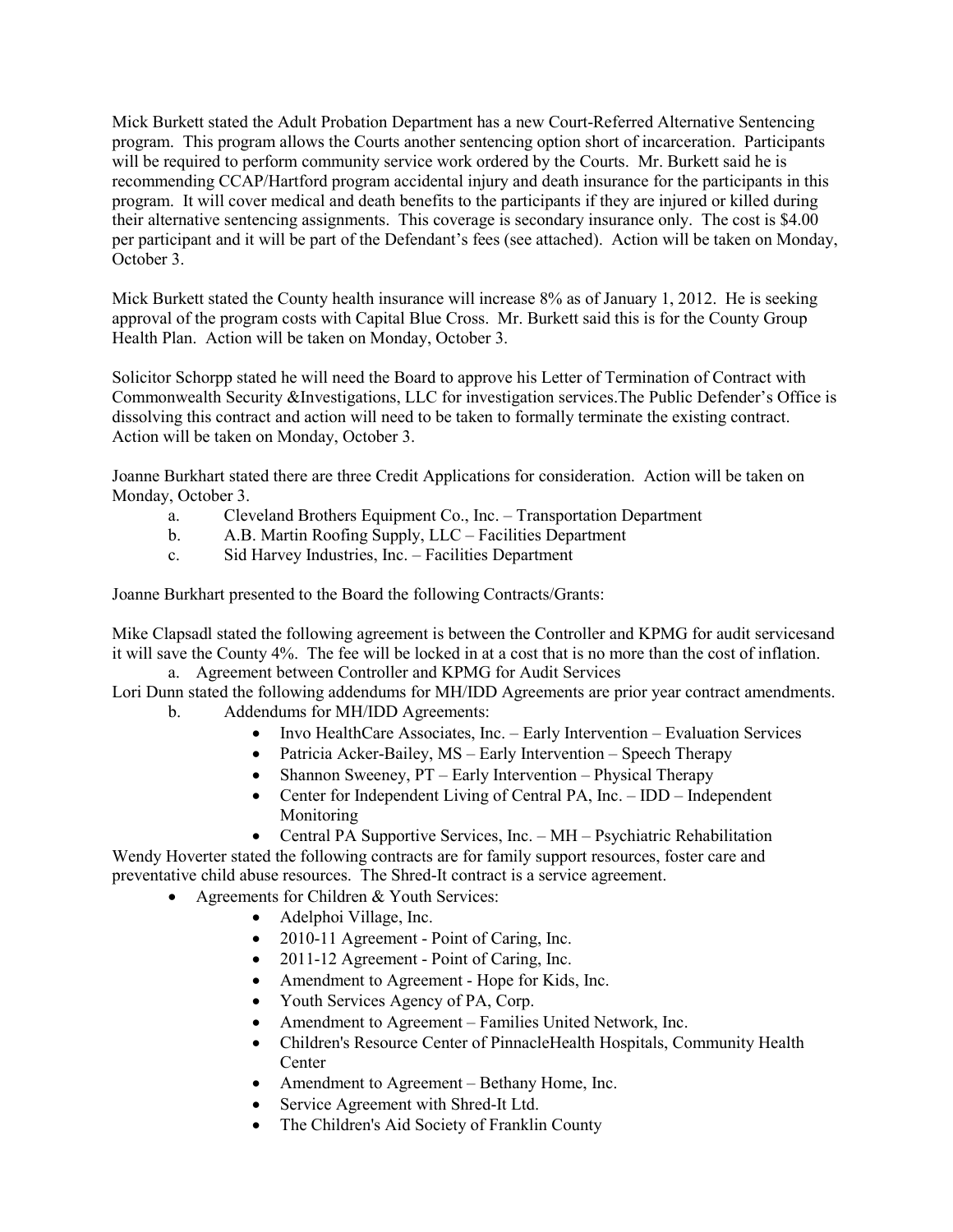• NHS Pennsylvania

Penny Brown stated the following agreement is for continued maintenance of the elections equipment and computer software. The Penske Truck lease is for the rental of trucks taking the election machines to the polling places.

- d. Agreements with Bureau of Elections:
	- Election Systems & Software, Inc. –Maintenance Agreement
	- Penske Truck Leasing

Kirk Stoner stated the Memorandum of Agreement is regarding revisions and printing of the water trail guides and the TreeVitalize sub-grant agreement addendum is for an extension for another six months as follows:

- e. Agreements with Planning:
	- Memorandum of Agreement between County, Cumberland Valley Visitors Bureau, Yellow Breeches Watershed Association and Conodoguinet Creek Watershed Association Re Revision and Printing of Water Trail Guides

• Addendum to TreeVitalize Metros Sub-Grant Agreement with Carlisle Borough Rose Cook stated the following contract will help to funda \$2.00 co-pay towards the cost of the participants of the Medical Assistance Transportation Program.

 f. Medical Assistance Transportation Program Participation Agreement and Assurance of Compliance

Terry Barley stated the following block grant for emergency homeless assistancewill help to provide funds for the cost of emergency shelter programs as follows:

- g. Agreements for Aging & Community Services:
	- 2010-11 Contract Amendments for Homeless Assistance Program
		- $\triangleright$  American Red Cross Emergency Shelter
		- Ø Domestic Violence Services of Cumberland and Perry Counties Emergency Shelter
		- $\triangleright$  Maranatha-Carlisle Financial Management Service, Inc. Case Management
		- $\triangleright$  Safe Harbour Emergency Shelter

Mr. Barley said the contract with Pressley Ridge is an annual contract addendum for the continuation of adult counseling services.

• 2011-12 Adult Counseling Contract with Pressley Ridge

Ted wise stated the following contract amendment is for additional licensing for maintenance for the next four years.

 h. Amendment to CenturyLink Centurion Service Agreement Action will be taken on these contracts on Monday, October 3.

Commissioner Eichelberger moved for the approval of Resolution 2011-30 reappointing Jeffrey Boswell and Kenneth Tuckey to serve a three-year term on the South Central Workforce Investment Board for a term expiring on September 30, 2014 (see attached). Commissioner Cross seconded the motion and the motion unanimously carried.

Kathy Barley stated there were seven bids received for the pre-employment screening. The lowest bidder was AccuSource at \$10,640.00. Ms. Barley recommended to the Board that the bid be awarded to this lowest bidder, AccuSource. Commissioner Cross moved to award the bid to AccuSource. Commissioner Eichelberger seconded the motion and the motion unanimously carried.

Chief Clerk Marion asked the Commissioners for their Liaison Reports as follows:Commissioner Eichelberger stated regarding the Planning Commission, a public hearing took place on October 21, 2011 on the Amendments to the County's Comprehensive Plan. There are presently three open slots on the Planning Commission and 24 applications have been received. On October 25, 2011 an Open for Business Luncheon is scheduled with keynote speaker Secretary C. Alan Walker, Pennsylvania